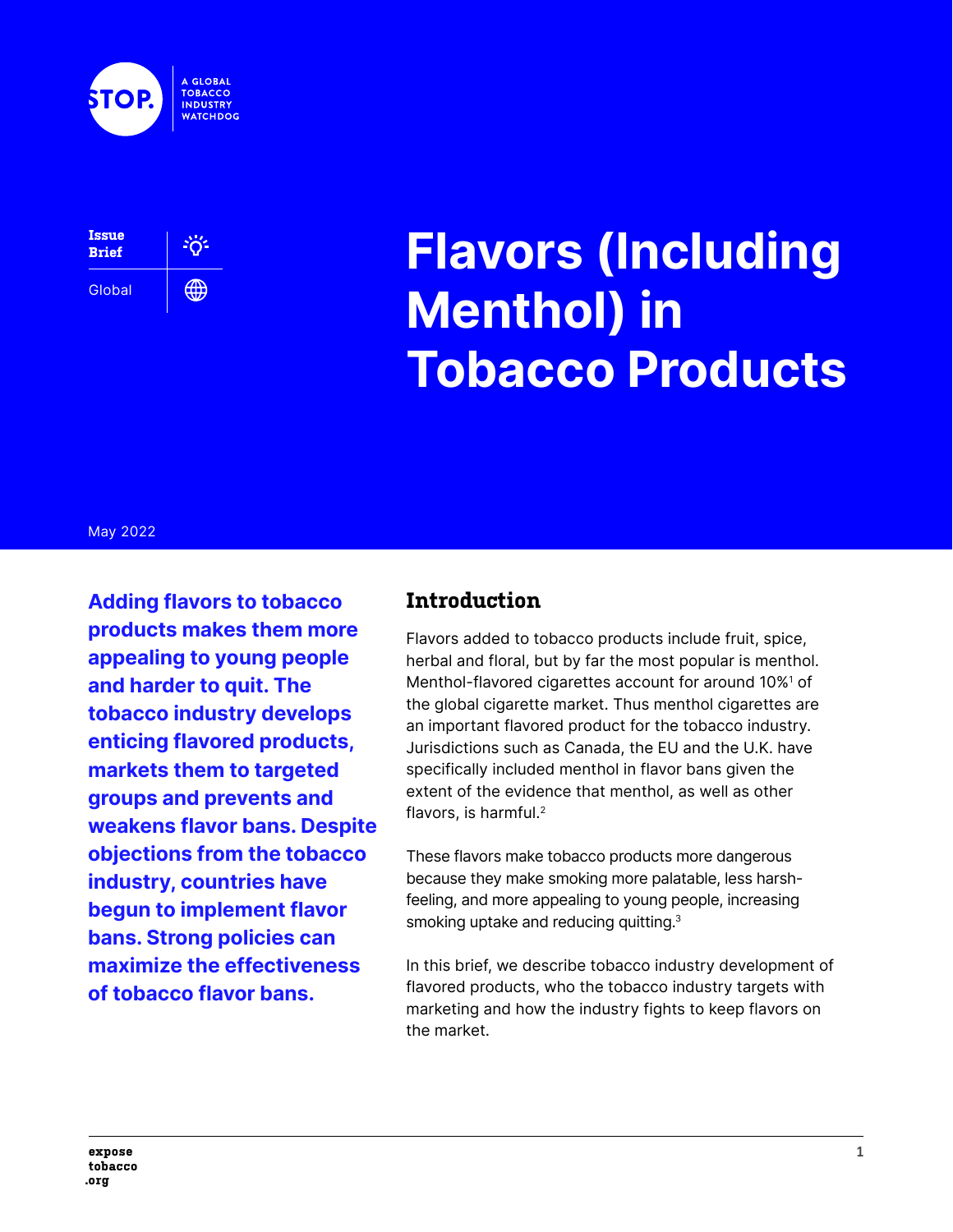#### **The Dangers of Flavors**

- Flavored cigarettes and their marketing, including gimmicks such as capsules and colorful packaging that emphasizes choice and technology, appeal to young people.4
- Many tobacco product users, especially young people, reported experimenting, initiating and continuing to use flavored products because of the taste and variety of the flavors. Users of flavored tobacco products also showed decreased likelihood of intentions to quit compared with nonflavored tobacco product users.<sup>5</sup>
- Menthol flavor has a desensitizing effect, $6$ reducing irritation in the lungs and airways, and may also encourage deeper and longer inhalation.<sup>7</sup> Its cooling and soothing effects mean smokers of menthol are less aware of the harmful effects of tobacco, and therefore less likely to quit.
- Research suggests that young people who use menthol-flavored cigarettes smoke more cigarettes and have a higher intention to keep smoking than those using non-mentholflavored products.<sup>8</sup> Young people who smoke menthol-flavored cigarettes are 80% more likely to become lifelong smokers than those who smoke unflavored cigarettes.<sup>9</sup>
- The addition of fruit and herbal flavors, including menthol, may lead to the mistaken conclusion that such products are healthier than standard tobacco products.10

As well as menthol and the more traditional flavors like fruit and spices, **capsules now offer "concept" flavors like "arctic air" and "tropical breeze."**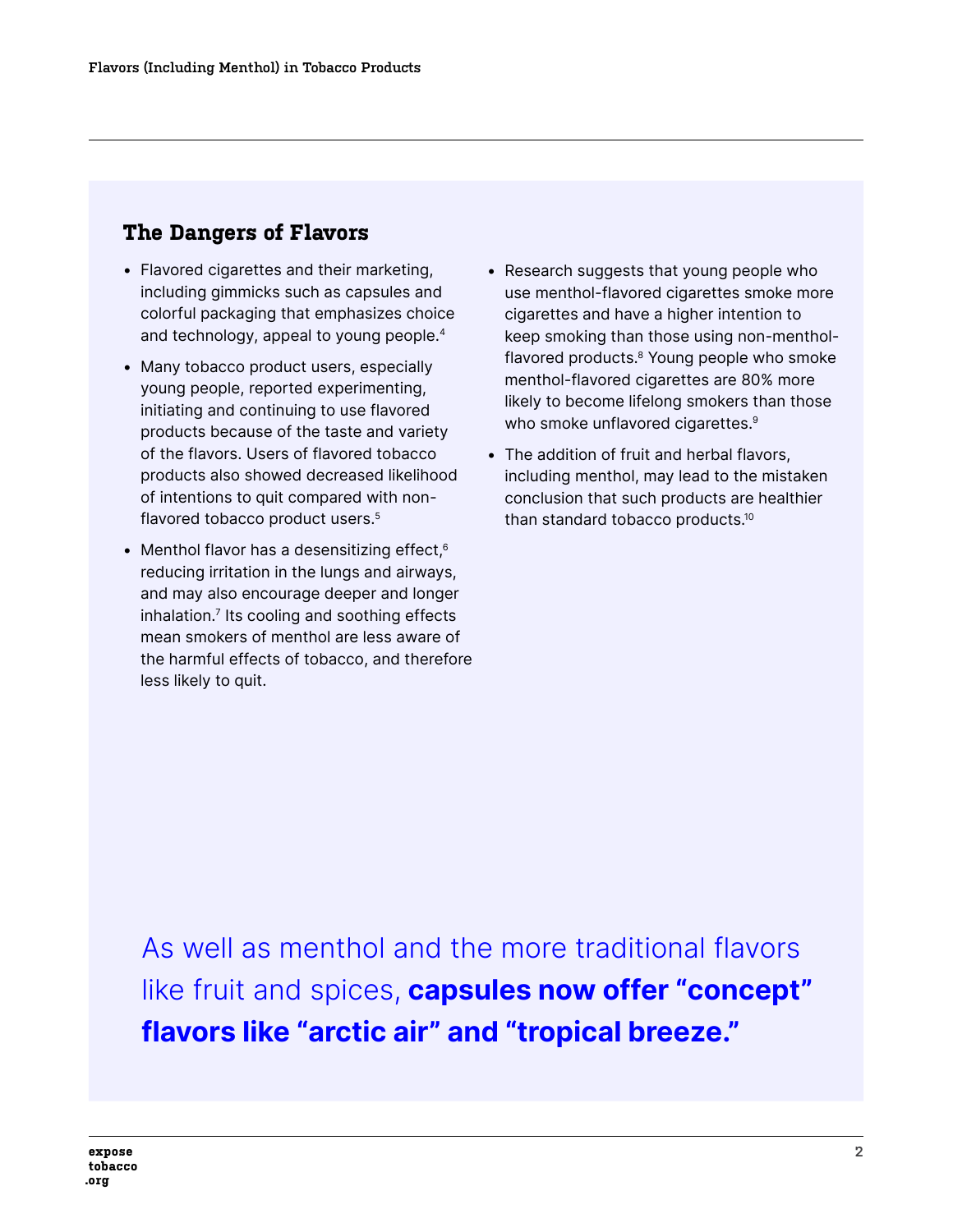## **FCTC Guidelines for Flavored Tobacco Products**

The World Health Organization Framework Convention on Tobacco Control (WHO FCTC) includes guidance on regulating the contents of tobacco products including ingredients which give flavors. Articles 9 and 10<sup>11</sup> require the 182 Parties to the treaty to:

- Regulate the contents of tobacco products.
- Require manufacturers and importers to disclose the contents of tobacco products.
- Independently test and measure the contents of tobacco products.

The Partial Guidelines for Implementation of Articles 9 and 10 recommend regulation to prohibit or restrict ingredients that may be used to increase palatability in tobacco products. The Guidelines state: "From the perspective of public health, there is no justification for permitting the use of ingredients, such as flavoring agents, which help make tobacco products attractive."12

Laboratories for industry disclosure of tobacco product ingredients and government compliance testing should meet international standards and compliance testing laboratories should be independent of the tobacco industry.

The Guidelines further recommend reducing the tobacco companies' ability to market flavors by implementing restrictions on packaging design, including flavor descriptors and advertising (Articles 11 and 13).

# **Designing dangerous flavored products**

Traditionally, flavors were added to tobacco leaves during processing. But as far back as the 1960s, cigarette companies were experimenting with different ways to add flavors to their products.<sup>13</sup> In 2007, a new product was introduced in Japan: a cigarette with a flavor capsule embedded in the filter that users could crush to release the flavor at the time of their choice. As well as menthol and the more traditional flavors like fruit and spices, capsules now offer "concept" flavors like "arctic air" and "tropical breeze."14 These new capsule products have become very popular: In some countries, current or ever use of capsule cigarettes among young smokers exceeds 50%.15 Tobacco companies have also introduced flavors via infusing flavors into the packaging or through flavored accessories which allows them to work around bans.

## **Marketing flavor to targeted demographics**

Research shows that flavors have been marketed specifically to targeted populations, including Black Americans and young people.

From the 1950s onwards, cigarette companies in the U.S. have deliberately and consistently marketed menthol cigarettes to Black consumers in Black media and neighborhoods.16 As a result, menthol smoking prevalence rose among Black smokers from under 10% in the 1950s to 85% in 2021.17 Tobacco use is a major contributor to three of the leading causes of death among Black Americans: heart disease, cancer and stroke. Black Americans die from these conditions at higher rates than other Americans.18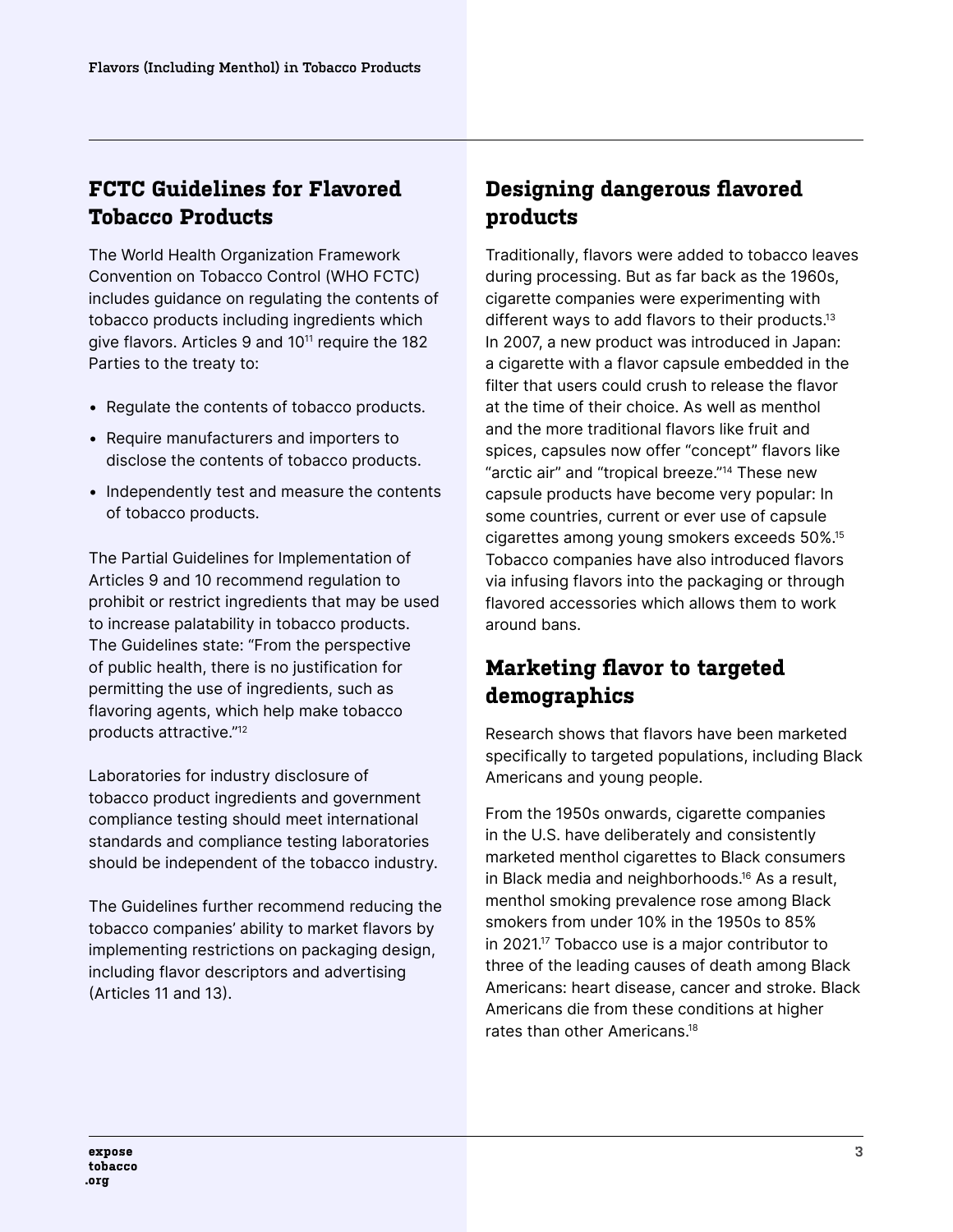The Black community has fought back against the tobacco industry. In June 2020, the African American Tobacco Control Leadership Council and Action on Smoking and Health filed a lawsuit against the U.S. Food & Drug Administration (FDA) to compel regulatory action against menthol-flavored cigarettes.19 The National Medical Association and American Medical Association later joined the lawsuit.<sup>20</sup> In April 2021, reportedly prompted by the lawsuit, the FDA announced it would promulgate a rule banning menthol cigarettes.<sup>21</sup> In April 2022, the FDA announced proposed rules to prohibit menthol as a characterizing flavor in cigarettes.<sup>22</sup>

Recent research on the use of capsule cigarettes suggests that these also have a target market: young people. A first-of-its-kind systematic review on use and perception of flavor capsule cigarettes<sup>23</sup> found clear evidence that capsule cigarettes are mostly used by young people. The research shows that these products function as "starter cigarettes." Reasons for use and appeal have to do with positive perceptions about the product, such as better taste, smoothness on the airways, the choice of flavors, if/when to crush the capsule and the enjoyment of clicking the capsule.

A follow-up systematic review by the same authors examined the marketing tactics behind capsule cigarettes<sup>24</sup> and found tobacco companies were taking a comprehensive marketing approach. Once again, the evidence showed that these products were deliberately targeted at the youth market, with sweet and fruity flavor options and a focus on the novelty of the products. These were reinforced by visual marketing: colorful packaging and product names, packaging and advertising that emphasized the user's choice to change the flavor. Furthermore, some countries had cheap options, which suit the lower budgets of many young people. These choices in product variations, packaging, price and advertising factors may explain the high prevalence of use among adolescents and young adults noted in the first systematic review.

Starting smoking at a young age has serious longterm consequences. Evidence shows that the younger someone is when they start smoking, the greater the harm is likely to be, $25$  as early uptake is associated with subsequent heavier smoking, higher levels of dependency, a lower chance of quitting and a higher risk of premature death.

## **Finding new markets in low- and middle-income countries**

In response to these concerns, and in line with WHO recommendations, many countries and jurisdictions regulate flavored products with full or partial bans. While both low- and middle-income countries (LMICs) and high-income countries (HICs) have implemented full or partial bans, such legislation is more common in HICs, where tobacco use is generally falling.<sup>26</sup> In LMICs, tobacco use remains persistently high. Nearly 80% of all smokers live in LMICs<sup>27</sup> and most deaths from tobacco use occur in those countries.<sup>28</sup>

To date, there has been little research on flavored tobacco products in LMICs, but recent research by the University of Bath analyzed market data to understand flavored products' market share in LMICs.29 There appeared to be a marked increase in market share in LMICs in the run up to the 2016 EU menthol ban.

The University of Bath researchers concluded that, "Young people in many LMICs have menthol/flavored tobacco products available to them with fewer of the tobacco control policies in place which would limit their attractiveness and misrepresentation of harmfulness." Given that it is mostly HICs that have implemented bans on such products, it's possible that, faced with restrictions in these countries,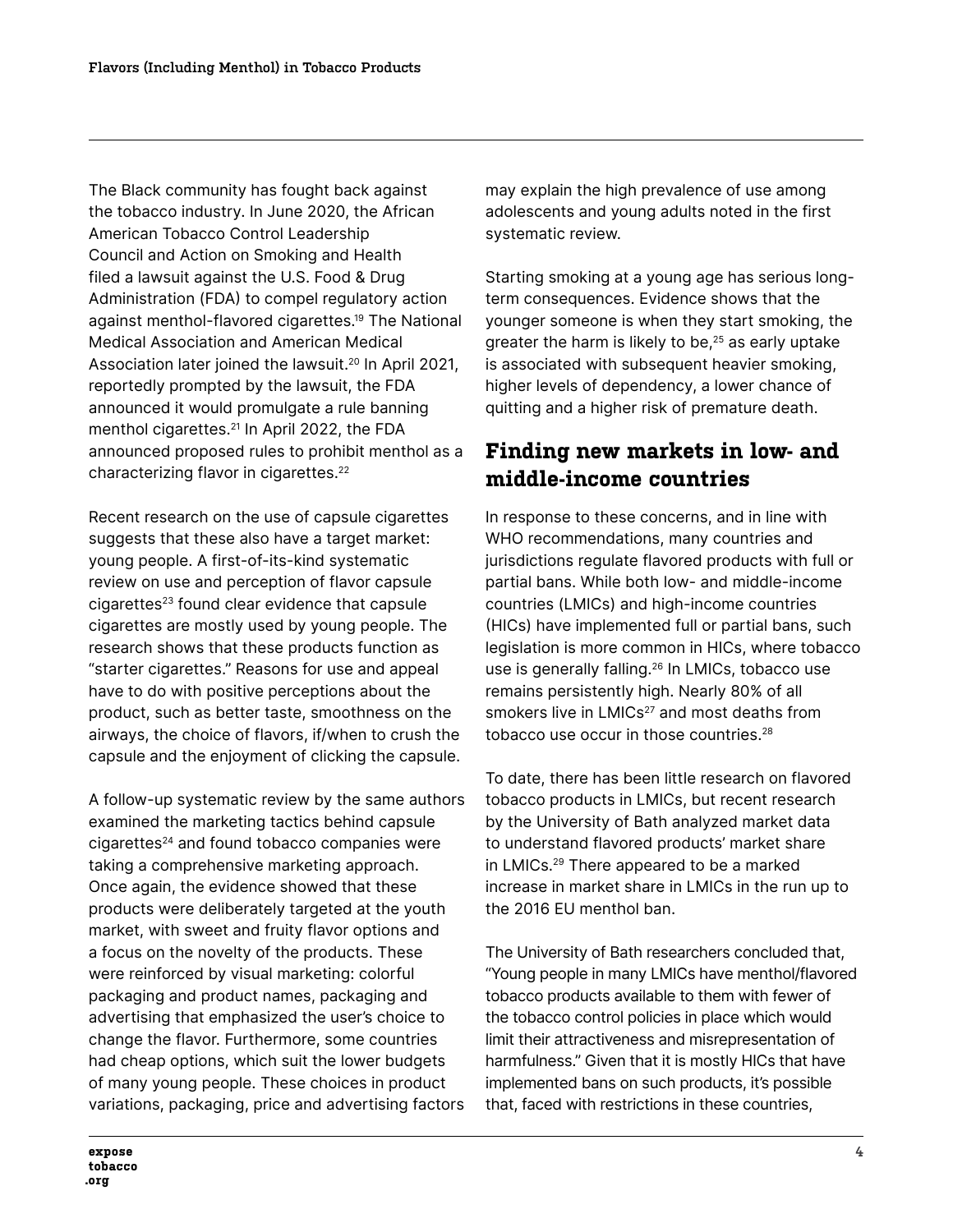tobacco companies have turned their attention to markets with more relaxed policy regimes.

The research highlights the easy availability of flavored cigarettes, including menthol, in LMICs, and suggests that the growth in market share was due to tobacco industry activities. These activities include marketing, particularly in stores and on packaging, and interference in policymaking. Guatemala, Nigeria, Peru and Russia were identified as countries with both "high market share" and "high market share growth," indicating that these countries are likely to be key target markets for transnational tobacco companies. However, companies reveal very little publicly about their strategies for these products.

The availability of flavored products presents a risk, particularly to young people, and an opportunity for the tobacco industry to attract more consumers, notably in LMICs where health inequalities are already significant.

## **Flavor bans and the tobacco industry's attempts to undermine them**

As of 2021, around 40 countries had active or pending policies on flavor.<sup>30</sup> Some countries such as Canada have completely banned all flavored additives. Other bans only prohibit "characterizing flavor," whereby ingredients can be added as long as the smoker cannot sense that they are there. There is evidence that such ingredients make smoking more palatable even if the smoker cannot sense them.<sup>31</sup> Not surprisingly, the industry lobbies for these weaker bans and supports the more ambiguous term "characterizing flavor."32

The influence of the tobacco industry has brought significant challenges to the implementation of these new policies.

Ways in which the tobacco industry has responded include:

1. *Pushing back on bans in the Americas*  Jurisdictions that have not yet managed to implement legislation include Brazil, Chile and the United States.

**Brazil** was the first country in the world to pass a law banning flavored tobacco products including menthol in 2012, but was unable to enact it due to industry interference and a lengthy court battle instigated by Philip Morris Brasil.33 The Brazilian government finally won the court case in February 2018, although to date the ban has not been implemented.<sup>34</sup>

The Ministry of Health in **Chile**, a country with high use of menthol cigarettes, tried to introduce a menthol ban under an existing law in 2013. The ban was rejected after lobbying from the tobacco industry.35 A new bill was introduced in 2015, supported by data showing very high use of menthol cigarettes by young people. In response, British American Tobacco (BAT) threatened to withdraw its operations from Chile. Despite passing the law in the Senate, as of April 2022 it has yet to be implemented.36

In the **U.S.**, a federal ban on menthol cigarettes is moving closer to approval with proposed standards announced in April 2022.<sup>37</sup> The FDA has proposed extending the 2009 flavored cigarette ban to menthol cigarettes and widen the flavor ban to include cigars and cigarette components such as filters and papers. The proposal includes banning characterizing flavors rather than ingredients.

While the federal ban is yet to be approved, bans have already been enacted by various states and cities. These have faced interference, not least in **San Francisco**,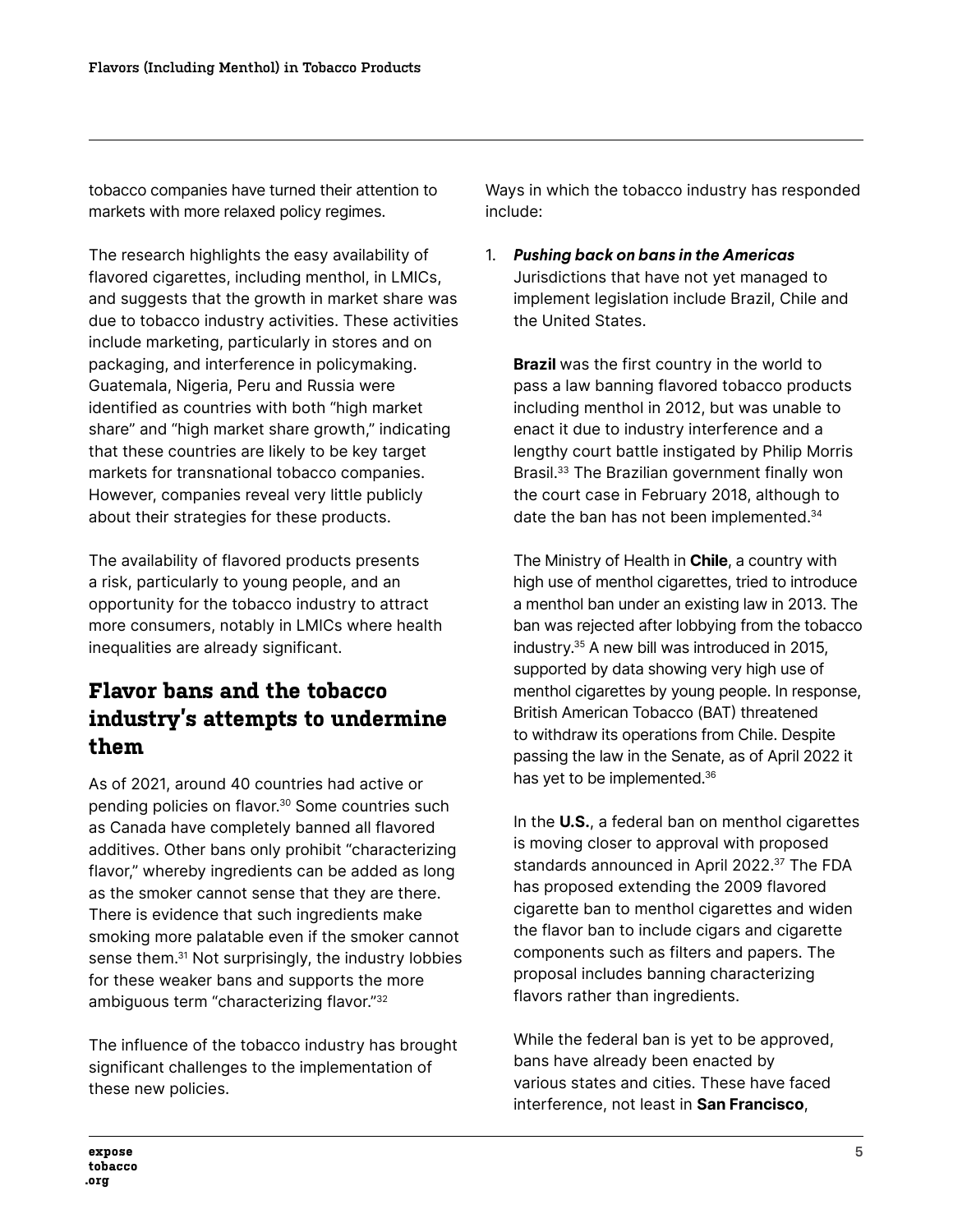In the EU/U.K. where there is a characterizing flavor ban, tobacco companies have introduced new cigarette variants which government bodies and even other tobacco companies have argued do have a characterizing flavor. Such products still remain on the market due to a complex regulatory process being developed and the products undergoing the new process. **The industry has taken advantage of the difficulties of determining and regulating "characterizing flavors."**

where the first comprehensive prohibition on the sale of flavored tobacco products, including menthol, was passed.<sup>38</sup> RJ Reynolds (part of Reynolds American, owned by BAT) funded most of a US \$12 million campaign which collected enough signatures to force a referendum on the issue.<sup>39</sup> The electorate supported the ban but the referendum delayed implementation from April 2018 to July 2018, with enforcement not starting until April 2019.<sup>40</sup> The ban led to a  $96%$  reduction<sup>41</sup> in sales of flavored products and total tobacco sales declined further than in neighboring cities without bans.

More recently, the Bureau of Investigative Journalism and the Los Angeles Times revealed a comprehensive lobbying strategy underway by Reynolds American to deter lawmakers and voters from supporting proposed bans.<sup>42</sup>

By October 2017 **Canada** had banned flavor, including menthol, in cigarettes, most cigars and wraps for roll-your-own tobacco.<sup>43</sup> This ban applies to the entire country and bans flavor as an ingredient rather than a characterizing flavor.<sup>44</sup> However, the tobacco industry was able to "transition" menthol cigarettes to non-menthol brands by changing pack colors from menthol-related green to blue, white and silver, cellophane wrappers advertising "smooth" alternatives and nonmenthol cigarettes with capsules to expose menthol smokers to the taste of standard tobacco cigarettes with no flavor (before they clicked the capsule).45 Had Canada adopted standardized packaging (including banning capsules) at the time of the ban, rather than in 2020, much of this "transitioning" would have been unavailable. Nevertheless, the ban did increase quit success and prevented relapse among former menthol smokers.<sup>46, 47</sup>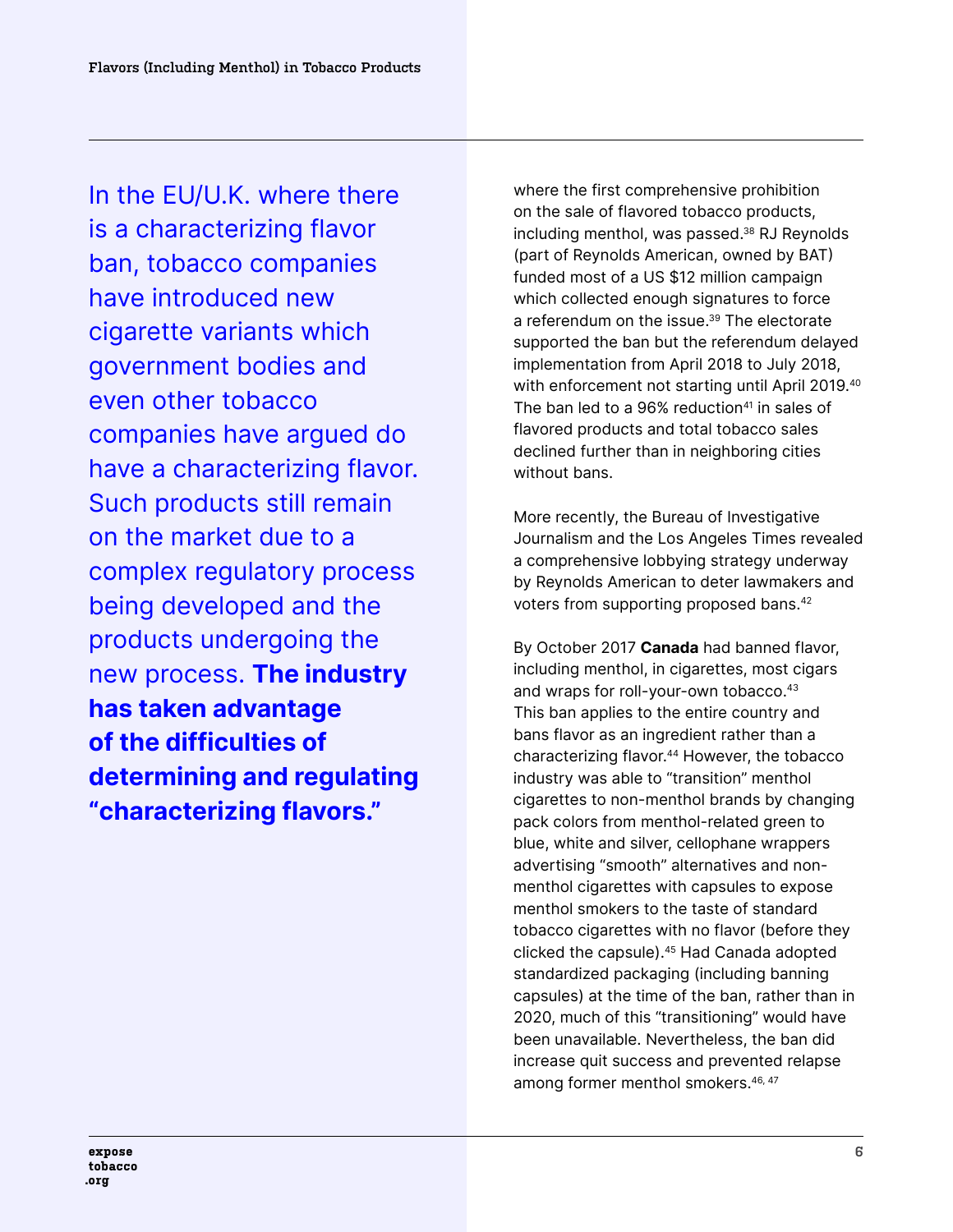#### 2. *Pushing back on EU legislation*

Interventions by the tobacco industry delayed the European Union's Tobacco Products Directive (TPD) flavor/menthol ban (which the U.K. implemented before leaving the EU). An initial May 2016 deadline for countries to enact the flavor ban in national law was extended for all EU countries. Retailers were allowed a year to sell existing stocks of other flavors but the phaseout period for menthol-flavored products was extended for a further three years.<sup>48</sup>

Instead of using the time to reduce stock in time for the ban, research from the University of Bath shows that the delay was used by tobacco companies to continue promoting menthol cigarettes.49 During the phase-out period, the market share of flavored capsules, including menthol, in the U.K. grew. $50$  The delay undermined a public health policy aimed at saving lives.

3. *Circumnavigating bans with new products* Tobacco companies have responded to flavor bans by developing a range of new products that circumvent weak points in existing bans.

In the EU/U.K. where there is a characterizing flavor ban, tobacco companies have introduced new cigarette variants which government bodies and even other tobacco companies have argued do have a characterizing flavor. Such products still remain on the market due to a complex regulatory process being developed and the products undergoing the new process. The industry has taken advantage of the difficulties of determining and regulating "characterizing flavors."51

Where bans only include cigarettes, other tobacco products have been marketed with flavor. These include flavored little cigars<sup>52</sup> in the U.S. after the flavor ban in 2009 and cigarette-like cigarillos with capsules<sup>53</sup> that appeared in the EU and U.K. around 2020.

Bans have currently only applied to tobacco products and not accessories. These can be placed in or near the tobacco to create a flavored smoking experience. Flavored cigarette accessories include cards that can be inserted into cigarette packs, capsules sold separately for the smoker to insert themselves<sup>54</sup> and filter tips for inserting in specially designed filters<sup>55</sup> on boxed cigarettes. In addition, there are flavored filters and papers for roll-your-own cigarettes.<sup>56</sup>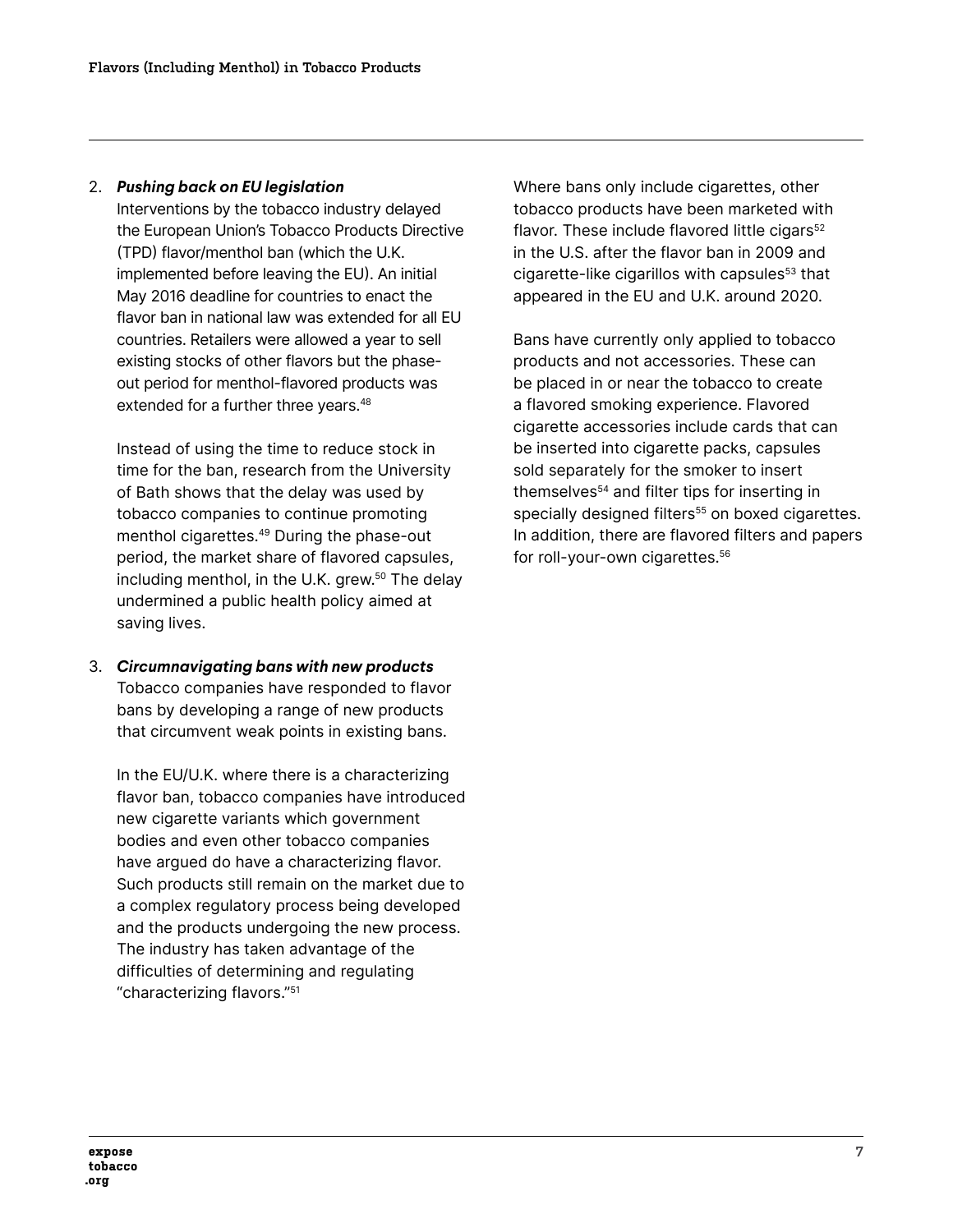| <b>Weak ban</b>                                          | <b>Tobacco industry</b><br>work-around                                              | Interim response                                                                 | <b>Optimum response</b>                                  |
|----------------------------------------------------------|-------------------------------------------------------------------------------------|----------------------------------------------------------------------------------|----------------------------------------------------------|
| Bans flavored<br>$\rightarrow$<br>cigarettes             | Introduces other<br>$\rightarrow$<br>flavored tobacco<br>products                   | Standardized<br>packaging: includes<br>no flavor capsules                        | <b>Ban all flavored</b><br>tobacco products              |
| Bans flavored<br>$\rightarrow$<br>tobacco<br>products    | Introduces<br>$\rightarrow$<br>flavored<br>accessories                              | Point of sale display<br>ban for tobacco<br>accessories                          | <b>Ban all flavored</b><br>tobacco<br><b>accessories</b> |
| <b>Bans</b><br>$\rightarrow$<br>characterizing<br>flavor | <b>Introduces</b><br>$\rightarrow$<br>tobacco products<br>with low flavor<br>levels | Standardized<br>packaging: includes<br>ban of brand names<br>referencing flavors | <b>Ban flavor</b><br><b>ingredients</b>                  |
| Bans flavor<br>$\rightarrow$<br>except menthol           | Introduces new<br>$\rightarrow$<br>menthol products                                 | Marketing ban                                                                    | <b>Ban all flavors</b><br>including menthol              |

#### **Flavor policy recommendations**

The WHO FCTC requires governments that are Parties to the treaty to develop the most effective legislation. Researchers who have reviewed existing bans and policies<sup>57</sup> make the following policy recommendations:

- 1. All flavored tobacco products should be banned.
- 2. All flavored tobacco product accessories such as filters and papers should be banned.
- 3. Flavor bans should prohibit ingredients, not just characterizing flavors.
- 4. Accelerate implementation to stop sales of flavored tobacco quickly.
- 5. Implement standardized packaging and ban marketing, as these can make flavors more appealing.

For more information on menthol and flavored products, please visit these pages on [Tobacco](https://tobaccotactics.org/)  [Tactics:](https://tobaccotactics.org/)

- [Flavoured and Menthol Tobacco](https://tobaccotactics.org/wiki/flavoured-and-menthol-tobacco/)
- [Flavoured and Menthol Tobacco in LMICs](https://tobaccotactics.org/wiki/flavoured-and-menthol-tobacco-in-lmics/)
- [Menthol Cigarettes: Industry Interference in the](https://tobaccotactics.org/wiki/menthol-interference-eu-uk/)  [EU and U.K.](https://tobaccotactics.org/wiki/menthol-interference-eu-uk/)
- [Promotion of Newer Products Around The U.K.](https://tobaccotactics.org/wiki/promotion-newer-products-uk-menthol-ban/)  [Menthol Ban](https://tobaccotactics.org/wiki/promotion-newer-products-uk-menthol-ban/)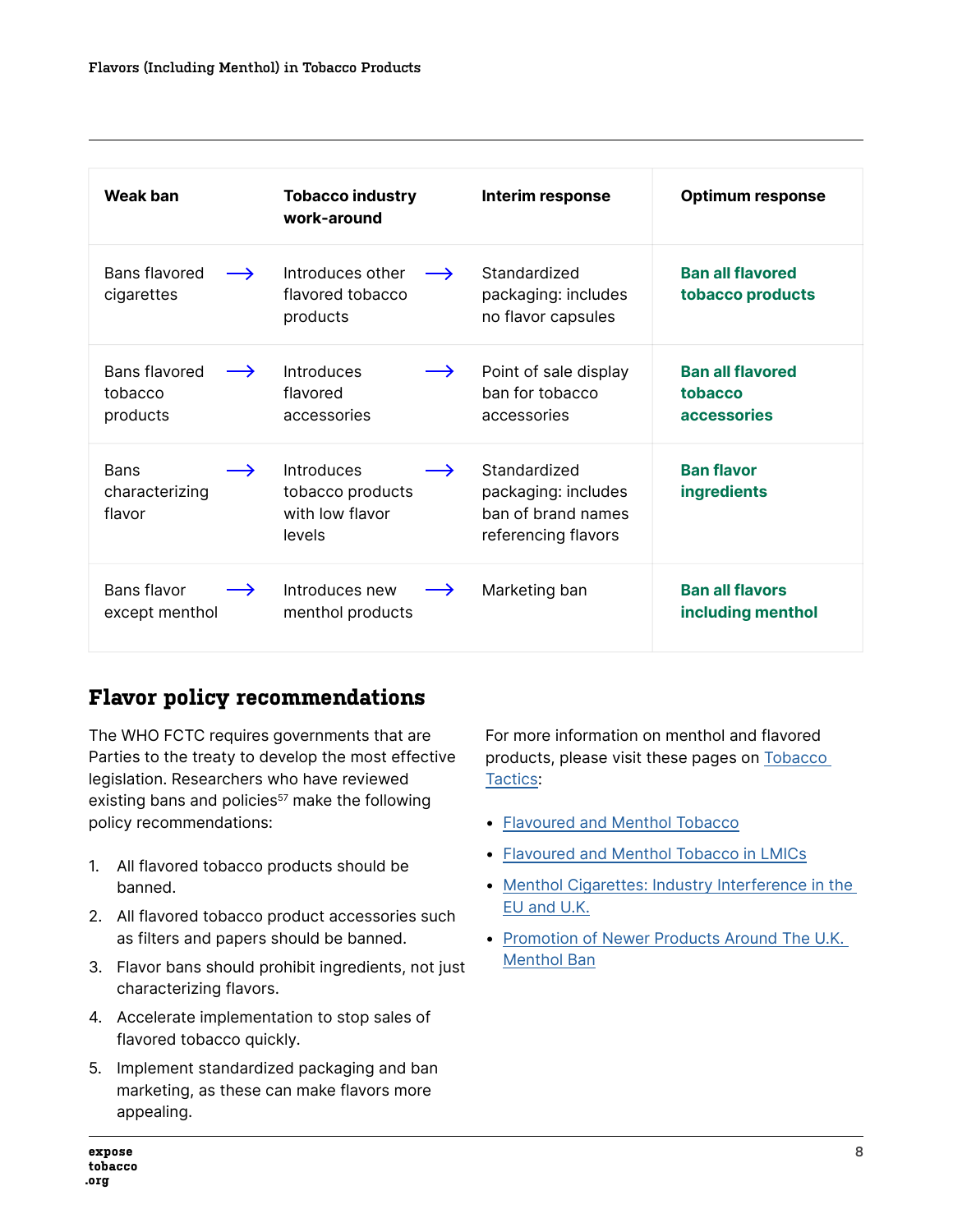# **Dedication**

This brief is dedicated to the memory of Dr. Mateusz Zatoński (1987-2022). Mateusz was a Research Fellow with the Tobacco Control Research Group at the University of Bath (a partner in STOP). His research, much of which is cited in this brief, has made a significant contribution to our understanding of the impact and use of menthol and flavored tobacco products. Through collaborating with colleagues in the United Kingdom and across the world, Mateusz exposed how the tobacco industry threatens health and demonstrated how this can be countered by governments, policymakers and public health advocates.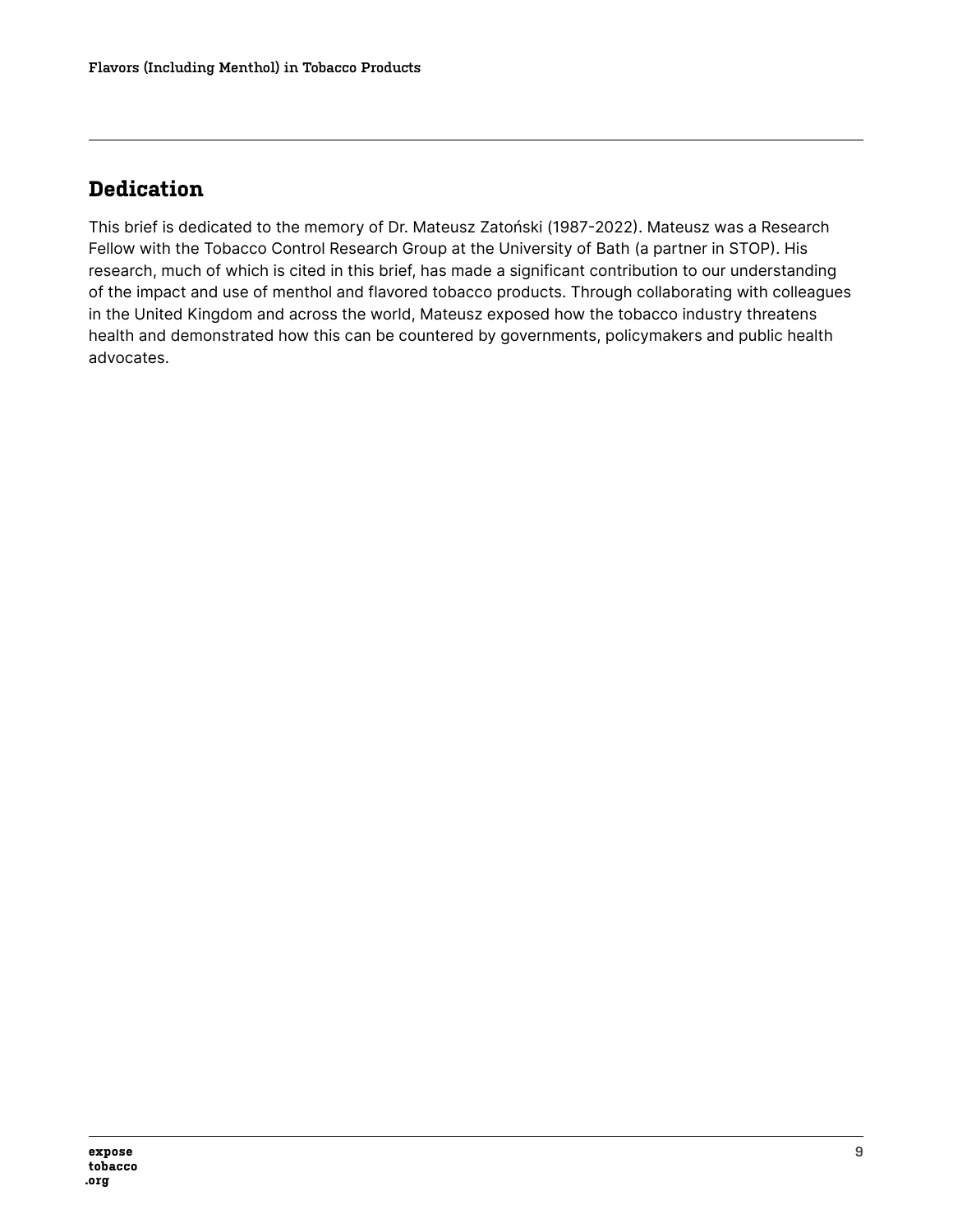#### **Endnotes**

- 1 World Health Organization [Internet]. WHO advisory note. Case studies for regulatory approaches to tobacco products: menthol in tobacco products, WHO advisory note, 2018 [accessed 2022 March 11]. Available from: https://www.who.int/docs/default-source/regulating-tobacco-products/whonmh-pnd-18-1-eng.pdf?sfvrsn=632b7704\_2
- 2 U.S. Food and Drug Administration. Tobacco Product Standard for Menthol in Cigarettes [Internet]. Washington DC: Food and Drug Administration; 2022 May [cited 2022 May 4]. 49 p. Available from: https://www.federalregister.gov/documents/2022/05/04/2022-08994/tobacco-productstandard-for-menthol-in-cigarettes
- 3 World Health Organization [Internet]. Partial guidelines for implementation of articles 9 and 10 of the WHO Framework Convention on Tobacco Control: regulation of the contents of tobacco products and of tobacco product disclosures. 2017, [accessed 2022 April 11]. Available from: https:// fctc.who.int/docs/librariesprovider12/meeting-reports/guidelines\_articles\_9\_10\_2017\_english.pdf?sfvrsn=1ee182e4\_1&download=true
- 4 Hersey JC, Wen NS, Nonnemaker J, et al. Are Menthol Cigarettes a Starter Product for Youth? Nicotine Tob Res. 2006 [accessed 2022 March 11], 8(3):403-413. Available from: https://academic.oup.com/ntr/article-abstract/8/3/403/1100200?redirectedFrom=fulltext. DOI:10.1080/14622200600670389
- 5 Huang L, Baker HM, Meernik C, et al. Impact of non-menthol flavours in tobacco products on perceptions and use among youth, young adults and adults: a systematic review. Tobacco Control [Internet]. 2017 Oct. Available from: https://tobaccocontrol.bmj.com/content/26/6/709
- 6 Ahijevych K, Garrett BE. Menthol pharmacology and its potential impact on cigarette smoking behavior. Nicotine Tob Res. 2004 [accessed 2022 March 11], 6 (suppl 1):S17–S28. Available from: https://academic.oup.com/ntr/article-abstract/6/Suppl\_1/S17/1124528?redirectedFrom=fulltext. DOI: 10.1080/14622200310001649469
- 7 Food and Drug Administration [Internet]. Preliminary Scientific Evaluation of the Possible Public Health Effects of Menthol Versus Nonmenthol Cigarettes, 2013 [accessed 2022 March 16]. Available from: https://permanent.access.gpo.gov/gpo39032/Preliminary Scientific Evaluation Menthol 508 reduced.pdf
- 8 Azagba, S, Minaker, LM, Sharaf, MF et al. Smoking intensity and intent to continue smoking among menthol and non-menthol adolescent smokers in Canada. Cancer Causes Control, June 2014 [accessed 2022 March 11], 25, 1093–1099. Available from: https://link.springer.com/article/10.1007/ s10552-014-0410-6
- 9 Kabbani N. Not so Cool? Menthol's discovered actions on the nicotinic receptor and its implications for nicotine addiction. Front Pharmacol. 2013 Jul [accessed 2022 March 16], 23;4:95. Available from: https://www.ncbi.nlm.nih.gov/pmc/articles/PMC3720998/. DOI: 10.3389/fphar.2013.00095. PMID: 23898298; PMCID: PMC3720998.
- 10 Kopa PN, Pawliczak R. Menthol additives to tobacco products. Reasons for withdrawing mentholated cigarettes in European Union on 20th may 2020 according to tobacco products directive (2014/40/EU). Toxicol Mech Methods [Internet]. 2020 Oct; 30(8). Available from: https://pubmed.ncbi.nlm. nih.gov/32746758/
- 11 World Health Organization [Internet]. Partial guidelines for implementation of articles 9 and 10 of the WHO Framework Convention on Tobacco Control: regulation of the contents of tobacco products and of tobacco product disclosures. 2017, [accessed 2022 April 11]. Available from: https:// fctc.who.int/docs/librariesprovider12/meeting-reports/guidelines\_articles\_9\_10\_2017\_english.pdf?sfvrsn=1ee182e4\_1&download=true
- 12 World Health Organization [Internet]. Partial guidelines for implementation of articles 9 and 10 of the WHO Framework Convention on Tobacco Control: regulation of the contents of tobacco products and of tobacco product disclosures. 2017, [accessed 2022 April 11]. Available from: https:// fctc.who.int/docs/librariesprovider12/meeting-reports/guidelines\_articles\_9\_10\_2017\_english.pdf?sfvrsn=1ee182e4\_1&download=true
- 13 Tobacco Tactics [Internet]. Flavored and Menthol Tobacco, Tobacco Tactics, updated 08 March 2022, [accessed 2022 March 11]. Available from: https://tobaccotactics.org/wiki/flavored-and-menthol-tobacco/
- 14 Pankow JF, Luo W, McWhirter KJ, et al. Menthol-Plus': a major category of cigarette found among 'concept' descriptor cigarettes from Mexico, Tobacco Control, March 2021 [accessed 2022 March 11]. Available from: https://tobaccocontrol.bmj.com/content/tobaccocontrol/early/2021/03/08/ tobaccocontrol-2020-056173.full.pdf. DOI: 10.1136/tobaccocontrol-2020-056173
- 15 Kyriakos CN, Zatoński MZ, Filippidis FT. Flavor capsule cigarette use and perceptions: a systematic review. Tobacco Control, October 2021 [accessed 2022 March 11]. Available from: https://tobaccocontrol.bmj.com/content/early/2021/10/03/tobaccocontrol-2021-056837. DOI: 10.1136/ tobaccocontrol-2021-056837
- 16 Tobacco Free Kids [Internet]. Stopping menthol, saving lives: ending big tobacco's predatory marketing to black communities, February 2021 [accessed 2022 March 11]. Available from: https://www.tobaccofreekids.org/assets/content/what\_we\_do/industry\_watch/menthol-report/2021\_02\_ tfk-menthol-report.pdf
- 17 Villanti AC, Mowery PD, Delnevo CD, et al. Changes in the prevalence and correlates of menthol cigarette use in the USA, 2004–2014, Tobacco Control 2016 [accessed 2022 March 16], 25:ii14-ii20. Available from: https://tobaccocontrol.bmj.com/content/25/Suppl\_2/ii14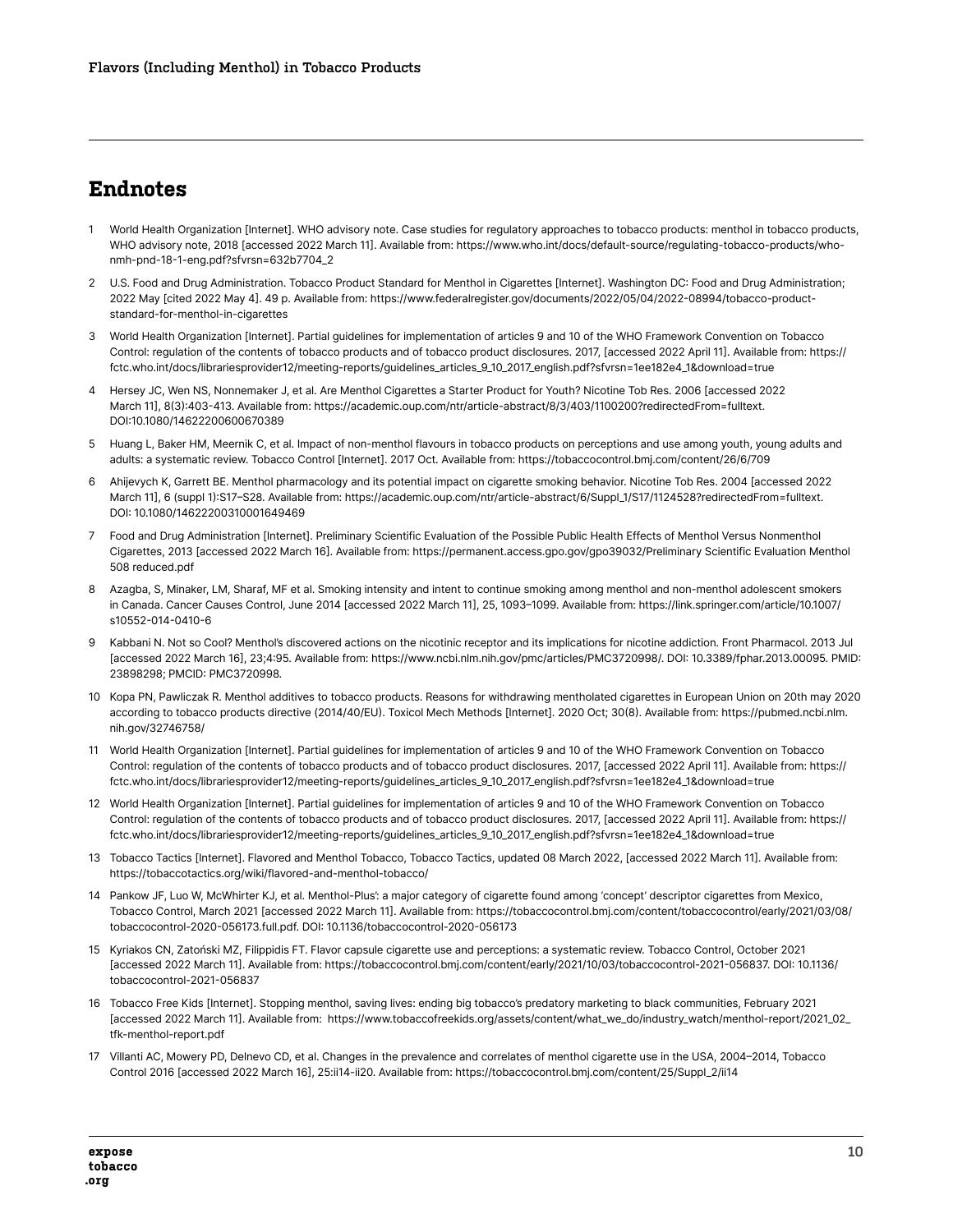- 18 Tobacco Free Kids [Internet]. Stopping menthol, saving lives: ending big tobacco's predatory marketing to black communities, February 2021 [accessed 2022 March 11]. Available from: https://www.tobaccofreekids.org/assets/content/what\_we\_do/industry\_watch/menthol-report/2021\_02\_ tfk-menthol-report.pdf
- 19 Action on Smoking & Health [Internet]. ASH & AATCLC File Lawsuit Against FDA, updated December 2020 [accessed 2022 March 11]. Available from: https://ash.org/lawsuit-against-fda/
- 20 Action on Smoking & Health. National Medical Association (NMA) Joins AATCLC, AMA AND ASH IN LAWSUIT AGAINST THE FDA [Internet]. Action on Smoking & Health. 2020 [cited 2022 May 6]. Available from: https://ash.org/nma-joins-lawsuit-against-fda/
- 21 American Medical Association. FDA agrees to ban menthol to protect African Americans. American Medical Association [Internet]. 2021 April [cited 2022 May 6]. Available from: https://www.ama-assn.org/press-center/press-releases/fda-agrees-ban-menthol-protect-african-americans
- 22 Office of the Commissioner. FDA proposes rules prohibiting menthol cigarettes and flavored cigars to prevent youth initiation, significantly reduce tobacco-related disease and death [Internet]. U.S. Food and Drug Administration. 2022 April [cited 2022 May 6]. Available from: https://www.fda.gov/ news-events/press-announcements/fda-proposes-rules-prohibiting-menthol-cigarettes-and-flavored-cigars-prevent-youth-initiation
- 23 Kyriakos CN, Zatoński MZ, Filippidis FT. Flavor capsule cigarette use and perceptions: a systematic review. Tobacco Control, October 2021 [accessed 2022 March 11]. Available from: https://tobaccocontrol.bmj.com/content/tobaccocontrol/early/2021/10/03/tobaccocontrol-2021-056837.full.pdf
- 24 Kyriakos CN, Zatoński MZ, Filippidis FT. Marketing of flavor capsule cigarettes: a systematic review Tobacco Control, January 2022 [accessed 2022 March 11]. Available from: https://pubmed.ncbi.nlm.nih.gov/35042725/
- 25 Leonardi-Bee J, Jere ML, Britton J. Exposure to parental and sibling smoking and the risk of smoking uptake in childhood and adolescence: a systematic review and meta-analysis. Thorax. 2011 Oct [accessed 2022 March 11], 66(10):847-55. Available from: https://thorax.bmj.com/ content/66/10/847. DOI: 10.1136/thx.2010.153379.
- 26 Zatoński M, Silver K, Plummer S, Hiscock R. Menthol and flavored tobacco products in LMICs: A growing menace. Tob Induc Dis [Internet]. 2022 April [cited 2022 May 6]; 20(April):39. Available from: http://www.tobaccoinduceddiseases.org/Menthol-and-flavored-tobacco-products-in-LMICs-Agrowing-nmenace,146366,0,2.html
- 27 Action on Smoking and Health [Internet]. ASH fact sheet: Tobacco and the developing world. July 2019 [accessed 2022 March 11]. Available from: https://ash.org.uk/wp-content/uploads/2019/10/Tobacco-Developing-World.pdf
- 28 Action on Smoking and Health [Internet]. ASH fact sheet: Tobacco and the developing world. July 2019 [accessed 2022 March 11]. Available from: https://ash.org.uk/wp-content/uploads/2019/10/Tobacco-Developing-World.pdf
- 29 Zatoński M, Silver K, Plummer S, Hiscock R. Menthol and flavored tobacco products in LMICs: A growing menace. Tob Induc Dis [Internet]. 2022 April [cited 2022 May 6]; 20(April):39. Available from: http://www.tobaccoinduceddiseases.org/Menthol-and-flavored-tobacco-products-in-LMICs-Agrowing-nmenace,146366,0,2.html
- 30 Erinoso O, Clegg Smith K, Iacobelli M, et al. Global review of tobacco product flavour policies. Tobacco Control 2021 [accessed 2022 March 11], 30:373-379. Available from: https://tobaccocontrol.bmj.com/content/30/4/373
- 31 National Institute for Public Health and the Environment (RIVM) [Internet]. Menthol facilitates inhalation of tobacco smoke, even when you cannot taste it, June 2021 [accessed 2022 March 21]. Available from: https://www.rivm.nl/en/news/menthol-facilitates-inhalation-of-tobacco-smoke
- 32 OCCRP [Internet]. Japan Tobacco International Making a Mint by Circumventing Menthol Cigarette Ban, November 2021 [accessed 2022 March 21]. Available from: https://www.occrp.org/en/investigations/japan-tobacco-international-making-a-mint-by-circumventing-menthol-cigarette-ban
- 33 Oliveira da Silva AL, Bialous SA, Albertassi PGD et al, The taste of smoke: tobacco industry strategies to prevent the prohibition of additives in tobacco products in Brazil, Tobacco Control, 2019 [accessed 2022 March 11], 28:e92-e101. Available from: https://tobaccocontrol.bmj.com/ content/28/e2/e92
- 34 Southeast Asia Tobacco Control Alliance [Internet], Brazil: Flavored Tobacco Products Banned After Long Court Battle 2018, updated 5 February 2018 [accessed 2022 March 11]. Available from: https://web.archive.org/web/20200309125726/https:/tobaccowatch.seatca.org/index.php/2018/02/05/ brazil-flavored-tobacco-products-banned-after-long-court-battle/
- 35 C. Lopez A , Cigarrillos Mentolados, letter to El Mercurio newspaper available from BAT Chile website, 2014, [accessed 2022 March 11]. Available from: https://web.archive.org/web/20200309143521/http:/www.batchile.com/group/sites/bat\_9yfd2p.nsf/vwPagesWebLive/DO9YLL3C/\$FILE/ medMD9NURRY.pdf?openelement
- 36 Tobacco Tactics [Internet]. Flavored and Menthol Tobacco, updated 08 March 2022 [accessed 2022 March 11]. Available from: https://tobaccotactics. org/wiki/flavored-and-menthol-tobacco/
- 37 Office of the Commissioner. FDA proposes rules prohibiting menthol cigarettes and flavored cigars to prevent youth initiation, significantly reduce tobacco-related disease and death [Internet]. U.S. Food and Drug Administration. 2022 April [cited 2022 May 6]. Available from: https://www.fda.gov/ news-events/press-announcements/fda-proposes-rules-prohibiting-menthol-cigarettes-and-flavored-cigars-prevent-youth-initiation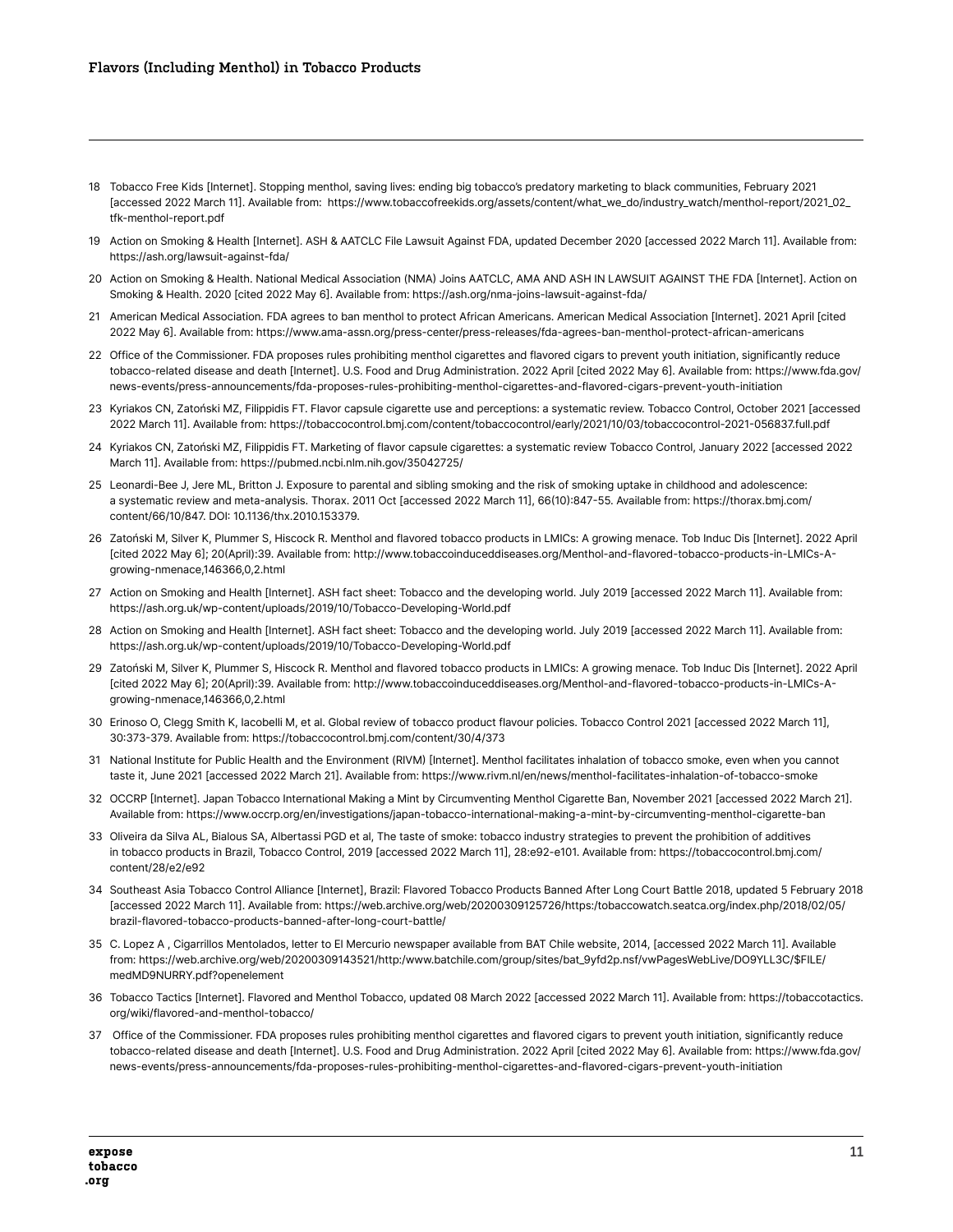- 38 Vyas P, Ling P, Gordon B, Callewaert J, Dang A, Smith D, et al. Compliance with San Francisco's flavoured tobacco sales prohibition. Tob Control [Internet]. 2021; 30(2):227–30. Available from: https://theunion.org/sites/default/files/2020-11/Compliance%20with%20San%20Francisco%27s%20 Flavoured%20Tobacco%20Sales%20Prohibition.pdf
- 39 San Francisco to vote on flavored tobacco ban [Internet]. POLITICO. [cited 2022 May 11]. Available from: https://www.politico.com/story/2018/06/02/ vaping-big-tobacco-san-francisco-587017
- 40 Gammon DG, Rogers T, Gaber J, Nonnemaker JM, Feld AL, Henriksen L, et al. Implementation of a comprehensive flavoured tobacco product sales restriction and retail tobacco sales. Tob Control [Internet]. 2021 [cited 2022 May 6]; tobaccocontrol-2021-056494. Available from: https:// tobaccocontrol.bmj.com/content/early/2021/06/03/tobaccocontrol-2021-056494
- 41 Gammon DG, Rogers T, Gaber J, Nonnemaker JM, Feld AL, Henriksen L, et al. Implementation of a comprehensive flavoured tobacco product sales restriction and retail tobacco sales. Tob Control [Internet]. 2021 [cited 2022 March 16]; tobaccocontrol-2021-056494. Available from: https:// tobaccocontrol.bmj.com/content/early/2021/06/03/tobaccocontrol-2021-056494
- 42 Stockton B, Baumgaertner E, Lindsay R. Paid protesters, free lunches and backroom chats: Inside the menthol lobbying machine [Internet]. The Bureau of Investigative Journalism. 2022 April [cited 2022 May 6]. Available from: https://www.thebureauinvestigates.com/stories/2022-04-25/ inside-the-menthol-cigarette-lobbying-machine
- 43 Chung-Hall J, Fong GT, Meng G, et al. Evaluating the impact of menthol cigarette bans on cessation and smoking behaviours in Canada: longitudinal findings from the Canadian arm of the 2016–2018 ITC Four Country Smoking and Vaping Surveys. Tobacco Control, April 2021 [accessed 2022 March 11]. Available from: https://tobaccocontrol.bmj.com/content/early/2021/03/31/tobaccocontrol-2020-056259. DOI: 10.1136/ tobaccocontrol-2020-056259
- 44 Health Canada. Order amending the schedule to the tobacco act (menthol) [Internet]. Canada.ca. 2017 [cited 2022 May 19]. Available from: https:// www.canada.ca/en/health-canada/programs/consultation-changes-tobacco-act-address-menthol/order-amending-schedule-tobacco-act-menthol. html
- 45 Schwartz R, Chaiton M, Borland T, Diemert L. Tobacco industry tactics in preparing for menthol ban. Tob Control [Internet]. 2018 [cited 2022 May 6];27(5):577–577. Available from: https://tobaccocontrol.bmj.com/content/27/5/577
- 46 Chung-Hall J, Fong GT, Meng G, et al. Evaluating the impact of menthol cigarette bans on cessation and smoking behaviours in Canada: longitudinal findings from the Canadian arm of the 2016–2018 ITC Four Country Smoking and Vaping Surveys. Tobacco Control, April 2021 [accessed 2022 March 11]. Available from: https://tobaccocontrol.bmj.com/content/early/2021/03/31/tobaccocontrol-2020-056259. DOI: 10.1136/ tobaccocontrol-2020-056259
- 47 Fong GT, Chung-Hall J, Meng G, Craig LV, Thompson ME, Quah ACK, et al. Impact of Canada's menthol cigarette ban on quitting among menthol smokers: pooled analysis of pre-post evaluation from the ITC Project and the Ontario Menthol Ban Study and projections of impact in the USA. Tob Control [Internet]. 2022 [cited 2022 May 11]; tobaccocontrol-2021-057227. Available from: https://tobaccocontrol.bmj.com/content/early/2022/04/27/ tobaccocontrol-2021-057227
- 48 Tobacco Tactics [Internet]. Menthol Cigarettes: Industry Interference in the EU and UK, updated 15 December 2021, [accessed 2022 March 11]. Available from: https://tobaccotactics.org/wiki/menthol-interference-eu-uk/
- 49 Hiscock R, Silver K, Zatoński M, et al. Tobacco industry tactics to circumvent and undermine the menthol cigarette ban in the UK. Tobacco Control 2020 [accessed 2022 March 11], 29:e138-e142. Available from: https://tobaccocontrol.bmj.com/content/tobaccocontrol/29/e1/e138.full.pdf
- 50 Tobacco Tactics [Internet]. Menthol Cigarettes: Industry Interference in the EU and UK, updated 15 December 2021 [accessed 2022 March 11]. Available from: https://tobaccotactics.org/wiki/menthol-interference-eu-uk/
- 51 Banks, M. Member states urged to do more to enforce new tobacco legislation. Eureporter, April 2021 [accessed 2022 March 11]. Available from: https://web.archive.org/web/20210401043508/https:/www.eureporter.co/health/tobacco-2/2021/04/01/member-states-urged-to-do-more-toenforce-new-tobacco-legislation/
- 52 Cadham CJ, Sanchez-Romero LM, Fleischer NL, Mistry R, Hirschtick JL, Meza R, et al. The actual and anticipated effects of a menthol cigarette ban: a scoping review. BMC Public Health [Internet]. 2020;20(1):1055. Available from: http://dx.doi.org/10.1186/s12889-020-09055-z
- 53 Branston JR, Hiscock R, Silver K, Arnott D, Gilmore AB. Cigarette-like cigarillo introduced to bypass taxation, standardised packaging, minimum pack sizes, and menthol ban in the UK. Tob Control [Internet]. 2021 [cited 2022 May 6]; 30(6):708-11. Available from: https://tobaccocontrol.bmj.com/ content/30/6/708
- 54 Hiscock R, Silver K, Zatoński M, et al. Tobacco industry tactics to circumvent and undermine the menthol cigarette ban in the UK. Tobacco Control 2020 [accessed 2022 March 11], 29:e138-e142. Available from: https://tobaccocontrol.bmj.com/content/tobaccocontrol/29/e1/e138.full.pdf
- 55 Hefler M. Menthol: Tobacco Companies are exploiting loopholes in the UK's characterising flavours ban [Internet]. Blog Tobacco Control. 2021 [cited 2022 May 6]. Available from: https://blogs.bmj.com/tc/2021/05/05/menthol-tobacco-companies-are-exploiting-loopholes-in-the-uks-characterisingflavours-ban/